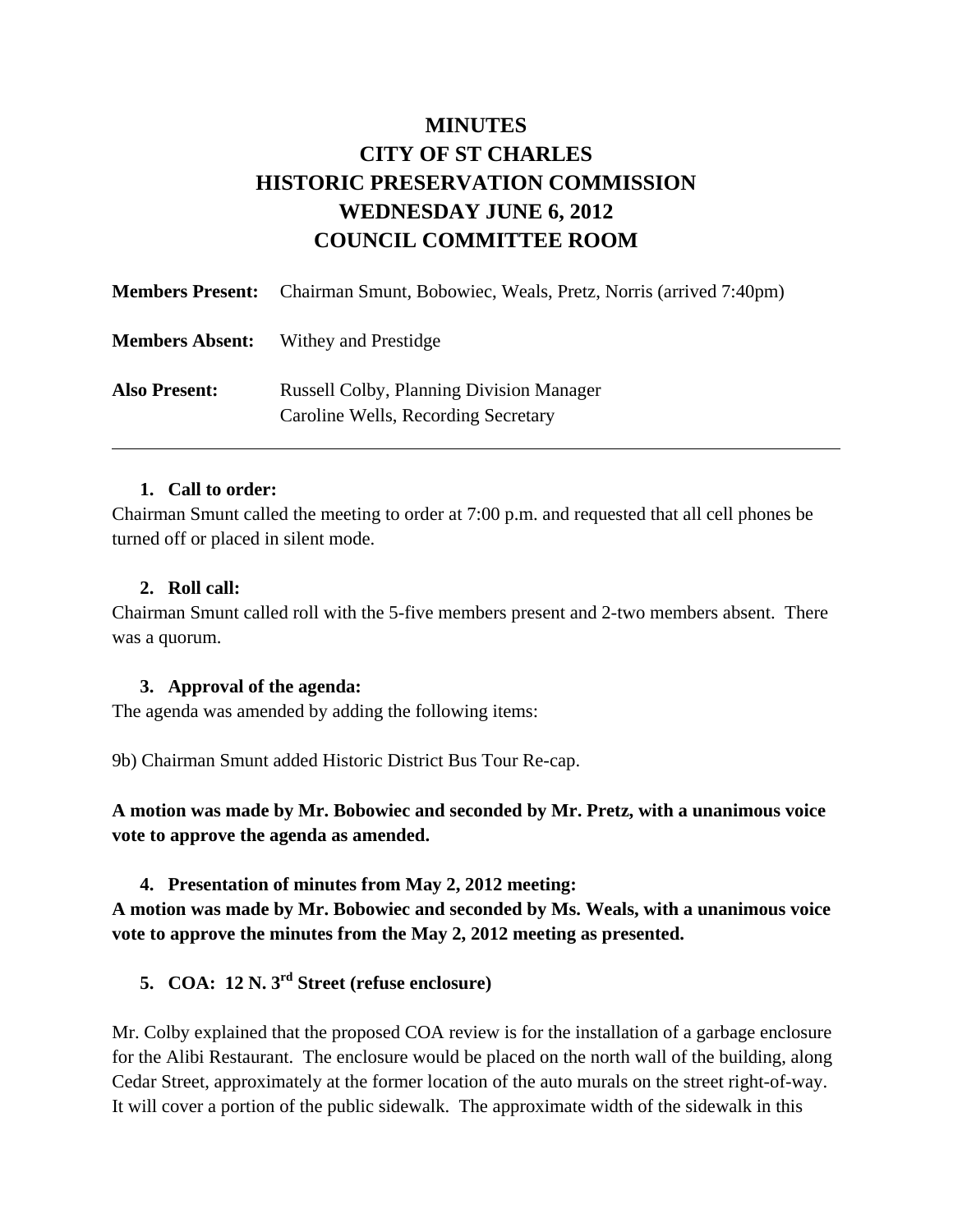Historic Preservation Commission Minutes – May  $6, 2012$ Page 2

location is 10 feet wide. The enclosure will extend 3 ft. 6 in. from the wall. The material for the enclosure will be a metal chainlink fence structure covered with cedar boards. The design is similar to the enclosure located on Riverside Avenue (outside of Pi Pizza). Chairman Smunt asked if the owner had to negotiate with the City to use the public sidewalk. Mr. Rich Simpson stated he did and signed a licensing agreement to use the sidelwak.

# **A motion was made by Mr. Bobowiec and seconded by Mr. Pretz, with a unanimous voice vote to approve the COA as presented.**

# **6. COA: 200 W. Main Street (signs)**

Mr. Colby explained that the proposed COA review is for the installation of a wall sign for Ameriprise Financial on the east/ $2<sup>nd</sup>$  Street elevation of the building, located above the third floor windows. The proposed sign will be aluminum-faced channel letters, with no illumination. Also, an Ameriprise Financial sign will be placed on the freestanding tenant sign north of the building.

**A motion was made by Mr. Bobowiec and seconded by Mr. Pretz, with a unanimous voice vote to approve the COA as presented.**

# **7. COA: 18 N. 14th Street (deck for Nuova Italia Restaurant)**

Mr. Colby addressed to the Commission by explaining that the proposed COA review is for the installation of a wood deck for outdoor dining. Details of the material and construction are shown on the plans. Chairman Smunt asked if the deck would be built over the air conditioning units. Mr. Colby stated yes. There was a round table discussion regarding the lattice, the air conditioning units, wood deck design matching the building, height of the deck, and a wrought iron railing. The Commission had a number of questions and asked that the application be tabled.

# **A motion was made by Mr. Pretz and seconded by Mr. Bobowiec, with a unanimous voice to table until the next meeting.**

# **8. COA & Façade Improvement Plan Review 117 W. Main St.**

Mr. Norris joined the meeting.

Mr. Colby explained the project scope includes the complete replacement of the Main Street storefront and the installation of storefronts on the west elevation, facing  $2<sup>nd</sup>$  Street. The project includes replacing the arched entrance. The proposed cost of work is approximately \$50,000+. The Façade Grant would fund a maximum of \$18,650. This item has been listed on the agenda for a recommendation on the grant approval and a Certificate of Appropriateness. There was a round table discussion regarding the separation of the storefronts facing Main Street and increasing the height of the entrance to the Szechwan Restaurant.